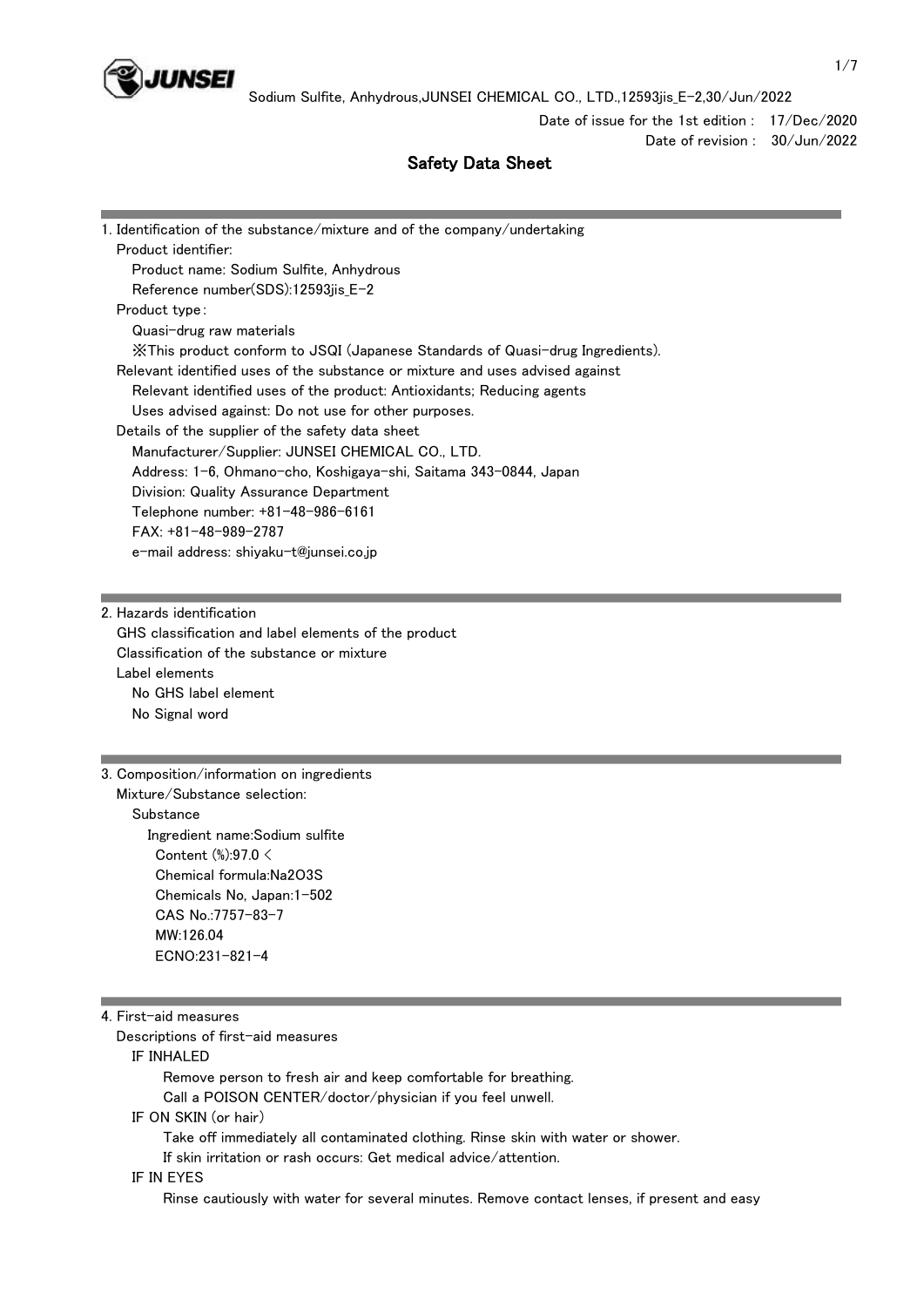

 to do. Continue rinsing. If eye irritation persists: Get medical advice/attention. IF SWALLOWED Rinse mouth. If victim is conscious, give  $1 - 2$  glasses of water. Call a POISON CENTER/doctor/physician if you feel unwell. Most important symptoms and effects, both acute and delayed (Symptoms when inhalation or ingestion) Cough. Sore throat.

| 5. Fire-fighting measures                                                                                            |
|----------------------------------------------------------------------------------------------------------------------|
| Extinguishing media                                                                                                  |
| Suitable extinguishing media                                                                                         |
| Use appropriate extinguishing media suitable for surrounding facilities.                                             |
| The product is non-flammable.                                                                                        |
| Unsuitable extinguishing media                                                                                       |
| Unsuitable extinguishing media data is not available.                                                                |
| Specific hazards arising from the substance or mixture                                                               |
| Containers may explode when heated.                                                                                  |
| Fire may produce irritating, corrosive and/or toxic gases.                                                           |
| Advice for firefighters                                                                                              |
| Specific fire-fighting measures                                                                                      |
| Evacuate non-essential personnel to safe area.                                                                       |
| Special protective equipment and precautions for fire-fighters                                                       |
| Wear fire resistant or flame retardant clothing.                                                                     |
| Wear protective gloves/protective clothing/eye protection/face protection.                                           |
| Firefighters should wear self-contained breathing apparatus with full face peace operated<br>positive pressure mode. |
|                                                                                                                      |
|                                                                                                                      |

# 6. Accidental release measures

 Personnel precautions, protective equipment and emergency procedures Ventilate area until material pick up is complete. Wear proper protective equipment. Environmental precautions Avoid release to headsprings, rivers, lakes, ocean and groundwater. Methods and materials for containment and cleaning up Sweep up, place in a bag and hold for waste disposal. If appropriate, moisten first to prevent dusting. Preventive measures for secondary accident Collect spillage.

# 7. Handling and storage

Precautions for safe handling

Preventive measures

(Exposure Control for handling personnel)

Avoid breathing dust/fume/gas/mist/vapors/spray.

(Protective measures against fire and explosion)

Keep away from heat, hot surfaces, sparks, open flames and other ignition sources. No smoking.

(Exhaust/ventilator)

Exhaust/ventilator should be available.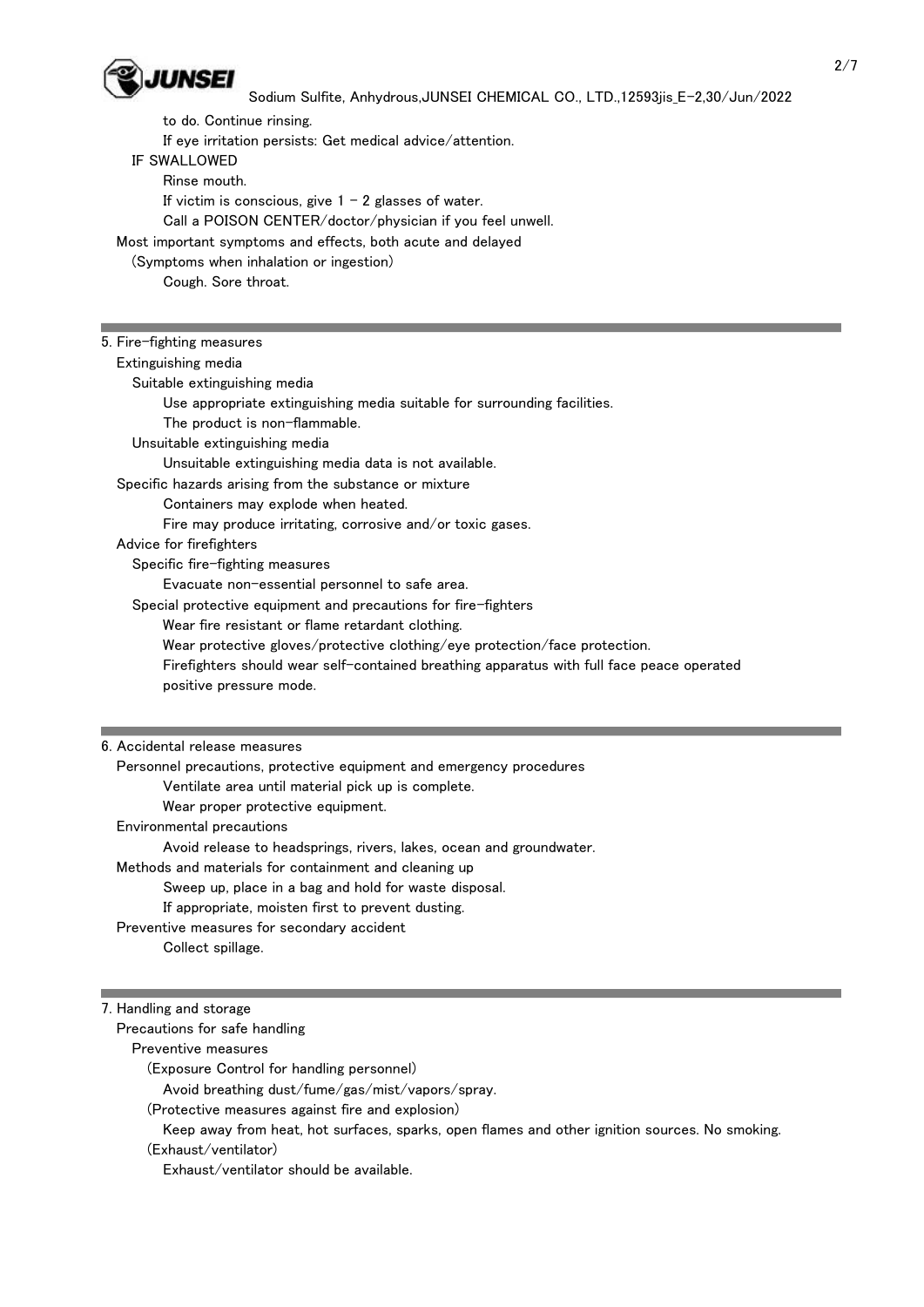

 (Safety treatments) Avoid contact with skin.

Avoid contact with eyes.

Safety Measures

Wear protective gloves/protective clothing/eye protection/face protection.

Use personal protective equipment as required.

When using do not eat, drink or smoke.

# Any incompatibilities

Strong acids, Oxidizing agents should not be mixed with the chemicals.

# **Storage**

Conditions for safe storage

Store in a well-ventilated place. Keep container tightly closed.

Keep cool. Protect from sunlight.

Store in accordance with local/national regulation.

Container and packaging materials for safe handling data is not available.

### Specific end use(s)

 See information in Section 7.1 and 7.2 for handling and storage recommendations. See Section 8 for exposure controls and personal protection recommendations.

### 8. Exposure controls/personal protection

 Control parameters Control value in MHLW is not available. Adopted value Adopted value in JSOH is not available. Adopted value in ACGIH is not available. Exposure controls Appropriate engineering controls Do not use in areas without adequate ventilation. Eye wash station should be available.

Washing facilities should be available.

Individual protection measures

Respiratory protection

Wear respiratory protection.

Hand protection

Wear protective gloves.

Consult with your glove and/or personnel equipment manufacturer for selection of

appropriate compatible materials.

Eye protection

Wear safety glasses with side-shields.

Wear eye/face protection.

Skin and body protection

Wear impervious clothing and boots in case of repeated or prolonged treatment.

### 9. Physical and Chemical Properties

 Information on basic physical and chemical properties Physical state: Crystalline powder Color: White Odor: None Odor threshold data is not available. Melting point/Freezing point: >500℃ Boiling point or initial boiling point data is not available. Boiling range data is not available.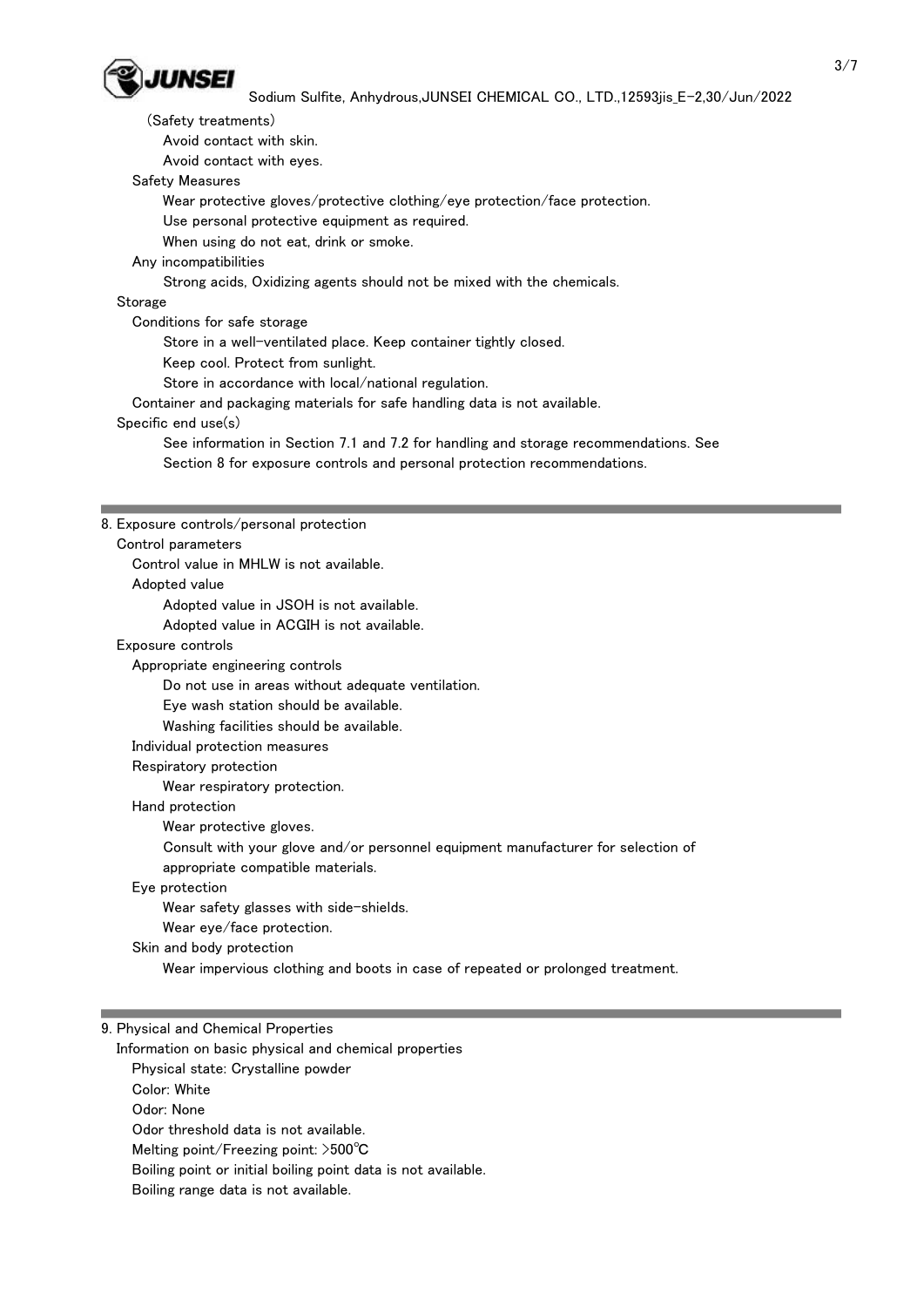

 Flammability (gases, liquids and solids): Non-flammable Lower and upper explosion limit/flammability limit data is not available. Flash point: Non-flammable Auto-ignition temperature data is not available. Decomposition temperature: 600℃ Self-Accelerating Decomposition Temperature/SADT data is not available. pH: 9.0~11.0 (50g/L, 25℃) Dynamic viscosity data is not available. Kinematic viscosity data is not available. Solubility: Solubility in water: 22g/100ml (20℃) Solubility in solvent: Sparingly soluble in ethanol. n-Octanol/water partition coefficient: log Pow-4 Vapor pressure data is not available. Vapor density data is not available. Density and/or relative density: 2.63g/cm3 Relative vapor density (Air=1) data is not available. Relative density of the Vapor/air - mixture at  $20^{\circ}C$  (Air = 1) data is not available. Particle characteristics data is not available. Other information Critical temperature data is not available. Evaporation rate data is not available. VOC data is not available.

#### 10. Stability and Reactivity

#### **Reactivity**

Runaway polymerization will not occur.

### Chemical stability

Stable under normal storage/handling conditions.

Possibility of hazardous reactions

Decomposes on heating. This produces toxic and corrosive fumes.

The substance is a strong reducing agent. It reacts violently with oxidants.

Reacts with strong acids. This produces toxic sulfur oxides.

#### Conditions to avoid

Contact with incompatible materials.

Heat.

#### Incompatible materials

Strong acids, Oxidizing agents

Hazardous decomposition products

Sulfur oxides, Sodium oxides

11. Toxicological Information Information on toxicological effects Acute toxicity Acute toxicity (Oral) rat LD50 >= 3560 mg/kg (SIDS, 2008) Irritant properties Skin corrosion/irritation rabbit (OECD TG404) : not irritating (SIDS, 2008) Serious eye damage/irritation rabbit (OECD TG405) : not irritating (SIDS, 2008) Allergenic and sensitizing effects data is not available.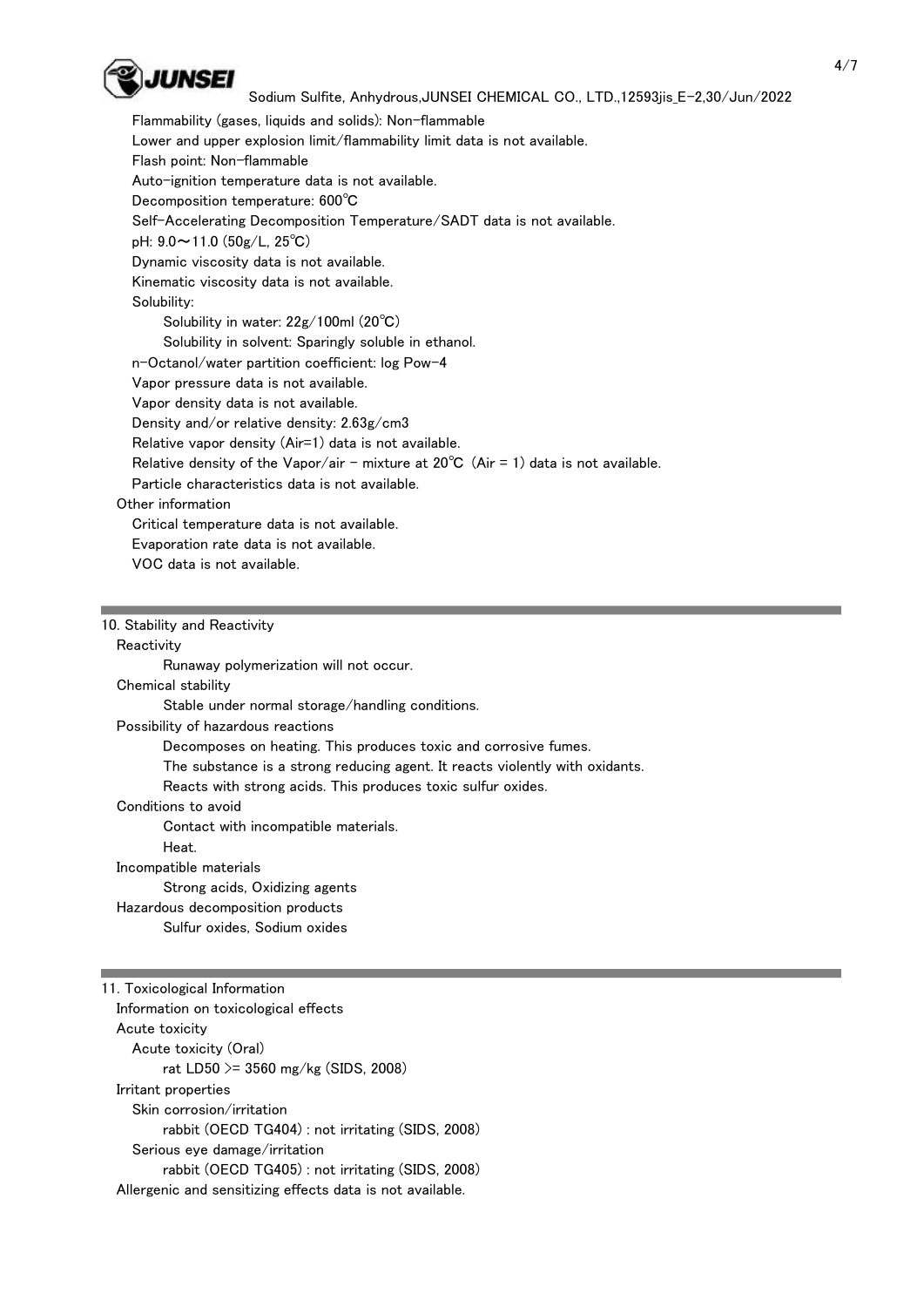

Mutagenic effects data is not available.

**Carcinogenicity**  [IARC] Gr.3 : Not Classifiable as a Human Carcinogen. Reproductive toxicity data is not available. STOT STOT-single exposure data is not available. STOT-repeated exposure data is not available.

Aspiration hazard data is not available.

| 12. Ecological Information                                   |  |
|--------------------------------------------------------------|--|
| Ecotoxicity                                                  |  |
| Aquatic toxicity                                             |  |
| Hazardous to the aquatic environment (Acute)                 |  |
| Crustacea(Daphnia magna) EC50=118 mg/L/48hr (SIDS, 2008)     |  |
| Hazardous to the aquatic environment (Long-term)             |  |
| Crustacea(Daphnia magna) NOEC $>13$ mg/L/21days (SIDS, 2008) |  |
| Water solubility                                             |  |
| $22 \text{ g}/100 \text{ ml}$ (20 $^{\circ}$ C) (ICSC, 2009) |  |
| Persistence and degradability                                |  |
| Persistence and degradability data is not available.         |  |
| Bioaccumulative potential                                    |  |
| $log Pow=-4$ (ICSC, 2009)                                    |  |
| Mobility in soil                                             |  |
| Mobility in soil data is not available.                      |  |
| Other adverse effects                                        |  |
| Ozone depleting chemical data is not available.              |  |
|                                                              |  |

13. Disposal considerations

 Description of waste residues and information on their safe handling and methods of disposal, including the disposal of any contaminated packaging Waste treatment methods

Dispose of contents/container in accordance with local/national regulation.

| 14. Transport Information                                                 |  |
|---------------------------------------------------------------------------|--|
| UN No., UN CLASS                                                          |  |
| UN No. or ID No.: Not applicable                                          |  |
| UN Proper Shipping Name: Not applicable                                   |  |
| Class or division (Transport hazard class): Not applicable                |  |
| Packing group : Not applicable                                            |  |
| Not applicable to IMDG Code                                               |  |
| Not applicable to IATA Dangerous Goods Regulations                        |  |
| Environmental hazards                                                     |  |
| $MAPOL$ Annex III – Prevention of pollution by harmful substances         |  |
| Marine pollutants $(yes/no)$ : no                                         |  |
| Maritime transport in bulk according to IMO instruments                   |  |
| Not applicable to Maritime transport in bulk according to IMO instruments |  |
|                                                                           |  |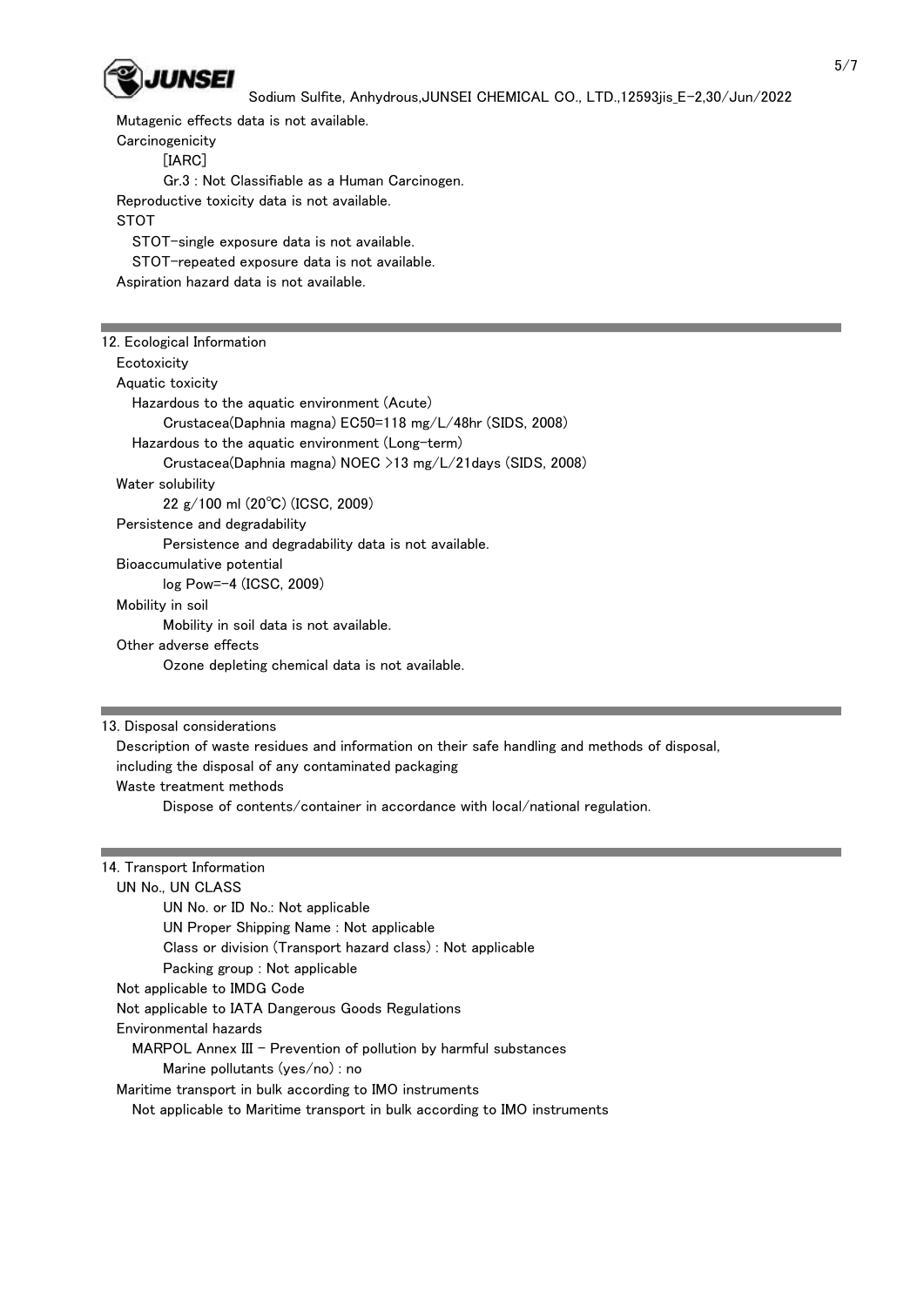

#### 15. Regulatory Information

 Safety, health and environmental regulations/legislation specific for the substance or mixture Chemicals listed in TSCA Inventory

Sodium sulfite

Other regulatory information

 We are not able to check up the regulatory information with regard to the substances in your country or region, therefore, we request this matter would be filled by your responsibility.

 Regulatory information with regard to this substance in your country or in your region should be examined by your own responsibility.

 Ensure this material in compliance with federal requirements and ensure conformity to local regulations.

 Regulatory information in this section are limited to intentional ingredient(s), but does not contain information on non-intentional ingredients or impurities which are not informed by supplier(s).

Chemical safety assessment

Advice on safe handling for this product can be found in sections 7 and 8 of this SDS.

## 16. Other information

Reference Book

 Globally Harmonized System of classification and labelling of chemicals, UN Recommendations on the TRANSPORT OF DANGEROUS GOODS 21th edit., 2019 UN IMDG Code, 2018 Edition (Incorporating Amendment 39-18) IATA Dangerous Goods Regulations (62nd Edition) 2021 2020 EMERGENCY RESPONSE GUIDEBOOK (US DOT) 2021 TLVs and BEIs. (ACGIH) JIS Z 7252 : 2019 JIS Z 7253 : 2019 2021 Recommendation on TLVs (JSOH) Supplier's data/information Chemicals safety data management system "GHS Assistant" Version 4.17 (https://www.asahi-ghs.com/) NITE Chemical Risk Information Platform "NITE-CHRIP" (https://www.nite.go.jp/en/chem/chrip/chrip\_search/systemTop) GHS Classification Guidance for Enterprises 2019 Revised Edition (Ver. 2.0) (Mar. 2020, METI) Definitions and Abbreviations SDS (Safety Data Sheet) LD50 (Lethal Dose, 50%) LC50 (Lethal Concentration, 50%) IARC (International Agency for Research on Cancer) ACGIH (American Conference of Governmental Industrial Hygienists) EPA (US Environmental Protection Agency) NTP (US National Toxicology Program) JSOH (Japan Society for Occupational Health) EU (European Union) EC50 (Effective Concentration, 50%) NOEC (No Observed Effect Concentration) BOD (Biochemical Oxygen Demand) COD (Chemical Oxygen Demand) BCF (Bioconcentration Factor) anh (anhydride)